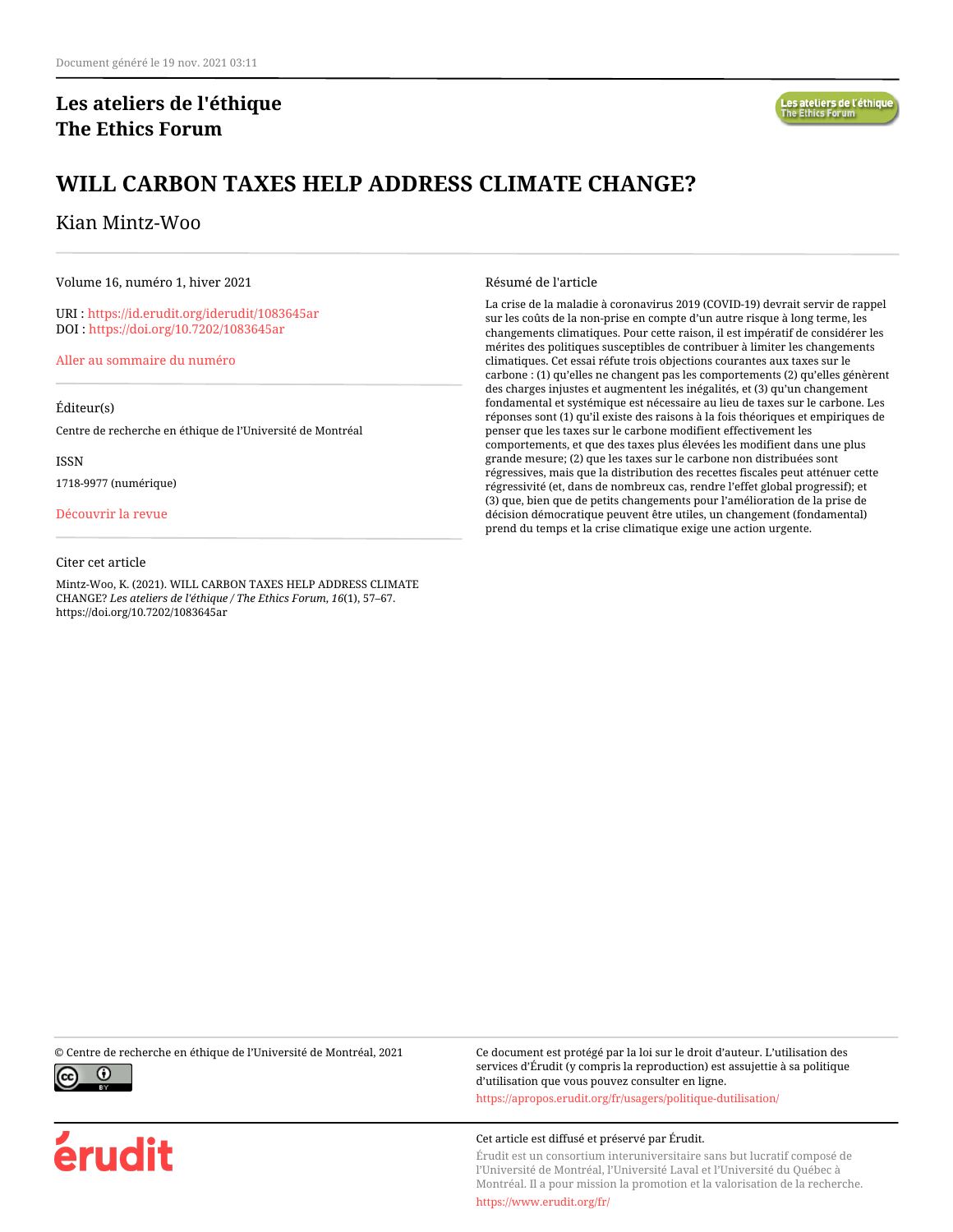# WILL CARBON TAXES HELP ADDRESS CLIMATE CHANGE?

KIAN MINTZ-WOO UNIVERSITY COLLEGE CORK

#### **ABSTRACT:**

The coronavirus disease 2019 (COVID-19) crisis ought to serve as a reminder about the costs of failure to consider another long-term risk, climate change. For this reason, it is imperative to consider the merits of policies that may help to limit climate damages.This essay rebuts three common objections to carbon taxes: (1) that they do not change behaviour, (2) that they generate unfair burdens and increase inequality, and (3) that fundamental, systemic change is needed instead of carbon taxes. The responses are (1) that there is both theoretical and empirical reason to think that carbon taxes do change behaviour, with larger taxes changing it to a greater extent; (2) that undistributed carbon taxes are regressive but distributing the tax receipts can alleviate that regressivity (and, in many cases, make the overall effect progressive); and (3) that while small changes for increasing democratic decision-making may be helpful, (fundamental) change takes time and the climate crisis requires urgent action.

# **RÉSUMÉ :**

La crise de la maladie à coronavirus 2019 (COVID-19) devrait servir de rappel sur les coûts de la non-prise en compte d'un autre risque à long terme, les changements climatiques. Pour cette raison, il est impératif de considérer les mérites des politiques susceptibles de contribuer à limiter les changements climatiques. Cet essai réfute trois objections courantes aux taxes sur le carbone : (1) qu'elles ne changent pas les comportements (2) qu'elles génèrent des charges injustes et augmentent les inégalités, et (3) qu'un changement fondamental et systémique est nécessaire au lieu de taxes sur le carbone. Les réponses sont (1) qu'il existe des raisons à la fois théoriques et empiriques de penser que les taxes sur le carbone modifient effectivement les comportements, et que des taxes plus élevées les modifient dans une plus grande mesure; (2) que les taxes sur le carbone non distribuées sont régressives, mais que la distribution des recettes fiscales peut atténuer cette régressivité (et, dans de nombreux cas, rendre l'effet global progressif); et (3) que, bien que de petits changements pour l'amélioration de la prise de décision démocratique peuvent être utiles, un changement (fondamental) prend du temps et la crise climatique exige une action urgente.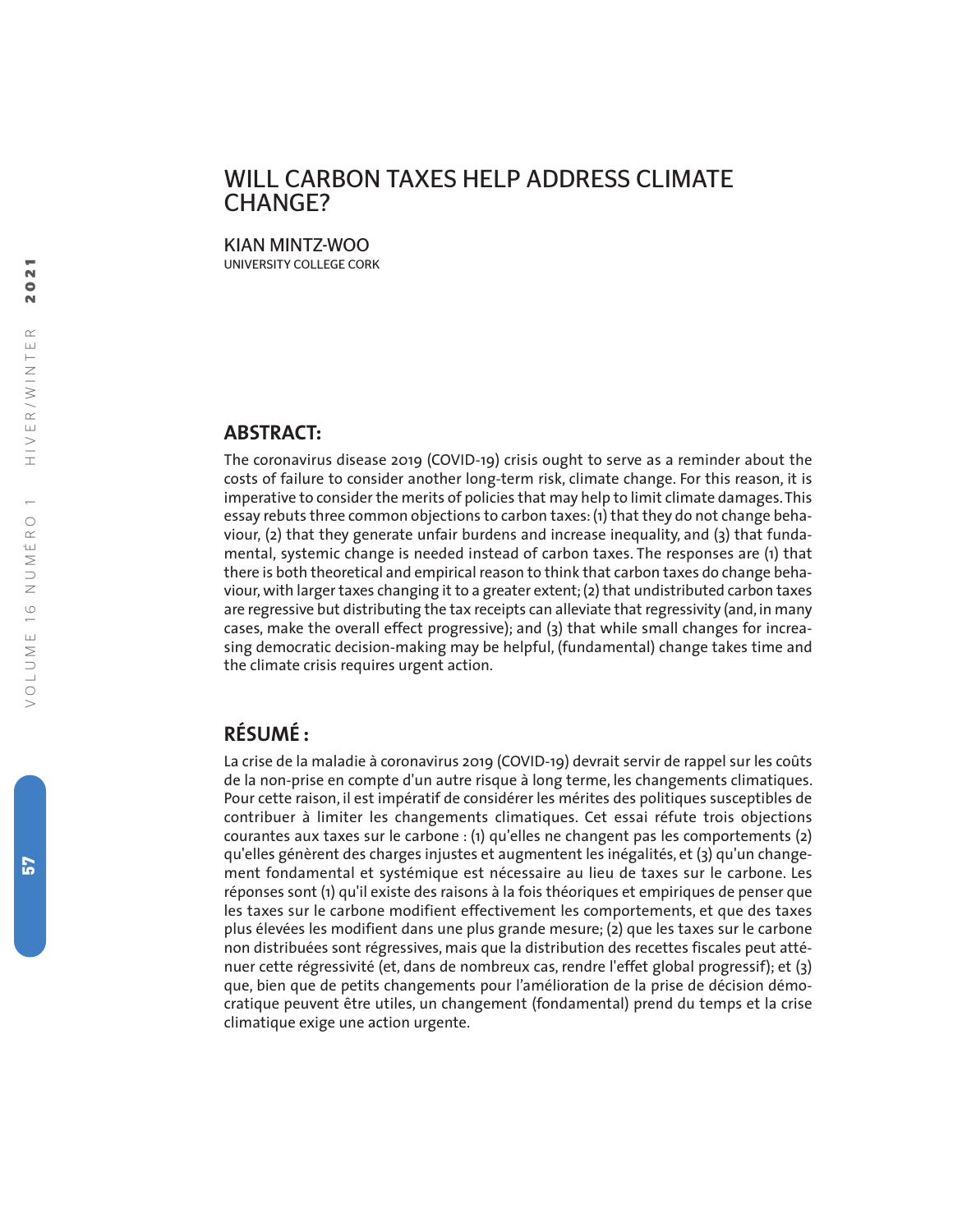#### **INTRODUCTION**

The coronavirus disease 2019 (COVID-19) crisis ought to serve as a reminder about the costs of failure to consider another long-term risk, climate change. For this reason, it is worth considering the merits of policies that might help to limit the damages associated with climate change. Indeed, some have argued that the COVID-19 crisis itself is the best time to introduce such policies, largely because the usual costs of destabilizing or reorienting the economy are lessened when there are other major shocks (Singer and Mintz-Woo, 2020; Mintz-Woo et al., forthcoming). On the assumption that it is a good time for considering climate change policies, what are the reasons for some specific policies?

One set of policies involves pricing carbon. The motivation is straightforward; if emitting carbon causes harm, then emitting should not be free. More generally, it is difficult for individuals and companies to discern the climate effects of their actions and, fundamentally, many citizens and companies lack the motivation to discover or to respond to their actions' climate effects. A carbon price provides both information and incentives; as the prices of carbon-intensive products and services rise, individuals and companies both recognize how to change and are rewarded for changing their behaviours. In this manner, carbon pricing policies can contribute to choices that more properly reflect the cost to society.

Perhaps the simplest form of carbon pricing is a carbon tax, which puts some fixed price on an additional unit<sup>1</sup> of carbon.<sup>2</sup> That price is meant to reflect the damages that the carbon is estimated to cause. 3

But carbon taxes face a lot of objections from the public (Carattini et al., 2018). Taxes in general are of course unpopular, but even the idea of taxing something bad (like emitting carbon and contributing to climate change) can elicit a lot of concern. This essay considers three common objections to carbon taxes: (1) that they won't change behaviour, (2) that they will increase inequalities or create unfair burdens, and (3) that they are superfluous or that only truly fundamental, systemic change can address the problem. In response to the first objection, evidence is adduced from existing policies including the first broad-based North American carbon tax. The evidence suggests that behaviour does change. In response to the second objection, it is pointed out that the tax revenue from a carbon tax can be used to reduce inequality (and make the policy net progressive). In response to the third objection, it is pointed out that the untested nature of fundamental changes means they will require time both to address different social structures and to refine the new systems as they result. Given that climate change requires immediate action and (fundamental) change takes time, this makes fundamental change a bad fit for addressing climate change. I consider these three objections in turn.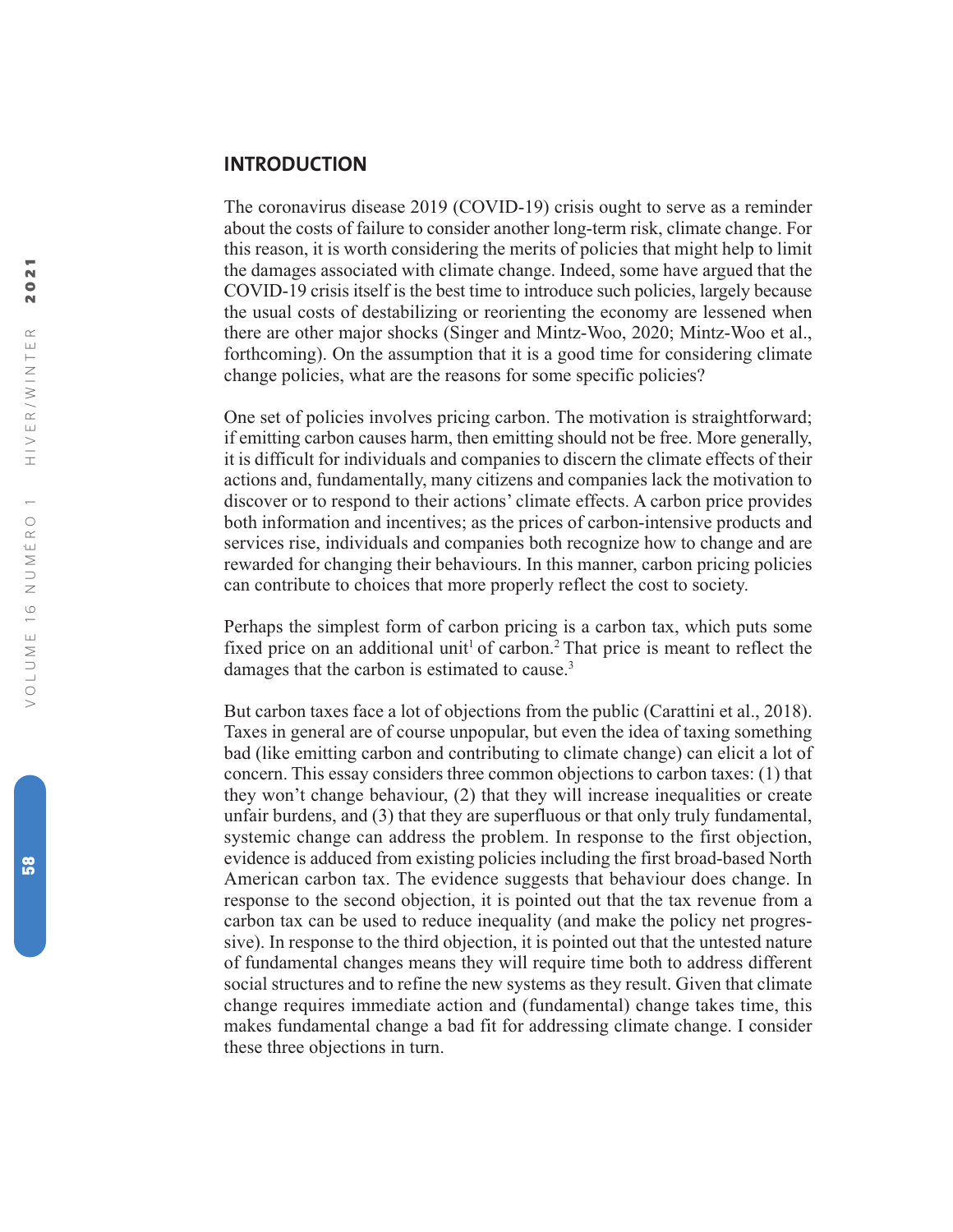### **"CARBON TAXES WON'T CHANGE ANYONE'S BEHAVIOUR"**

The first objection is that carbon taxes won't change anyone's behaviour. In considering behavioural change, it is helpful to think of society as composed of three groups. 4The issue here is about who would reduce their carbon emissions. First, in the wealthiest group are those who already produce a lot of carbon and would continue to produce a lot of carbon, even if it were more expensive to do so. Second, in the poorest group are those who produce much less carbon and would continue to do so were it to become more expensive. Finally, in the middle group are people who are on the edge with respect to some behaviours and who are content producing carbon at the current price, but who would reduce their carbon-intensive activities were it more expensive to produce carbon.

In the COVID-19 context, we should expect that people are more sensitive to changes in price on average because of the shocks the pandemic has introduced into the economy. For this reason, we might expect the middle group to be even larger during the current period of shocks (Mintz-Woo et al., forthcoming).

Those in our first, wealthy category can afford to keep polluting, even if it is more expensive. Those in our second, poor category already cannot. An objector might admit that there could be some in the third category who would change, but might claim that they are fewer, and, besides, how do we know there really are such people at all? It's hard to imagine changing your actions just because there is more cost.

First, in theory, if we line individuals up according to how much they want to pursue various behaviours that increase emissions (in terms of how much they would pay to do so), we would get our three groups. With actual people, there may be different sizes to these groups—and in extreme cases with very bimodal distributions (where the mass of the population is concentrated around two points with less mass in between), there may be very few—but the larger the society, the more people we could expect in this middle group. Furthermore, we can "increase" the number of people in this group by instituting a larger carbon tax, because the greater the tax, the greater the number of people who would fall into the group that changes behaviour based on the resulting price difference.

In the context of COVID-19, the theoretical case is even stronger. We know that people face greater costs and uncertainties in the midst of the pandemic, so we should expect there to be more people who are likely to be sensitive to increased costs and who, therefore, would change their behaviour more than usual in response to higher prices. Furthermore, there are more social costs to travelling at this point as well; the potential for spreading SARS-CoV-2 is increased with greater travel, so to some extent it is more valuable to dissuade travel now than it is usually. This is most clearly the case with air travel over long distances, but it is plausible that commuting over shorter distances also introduces risks that increase the social costs of travel.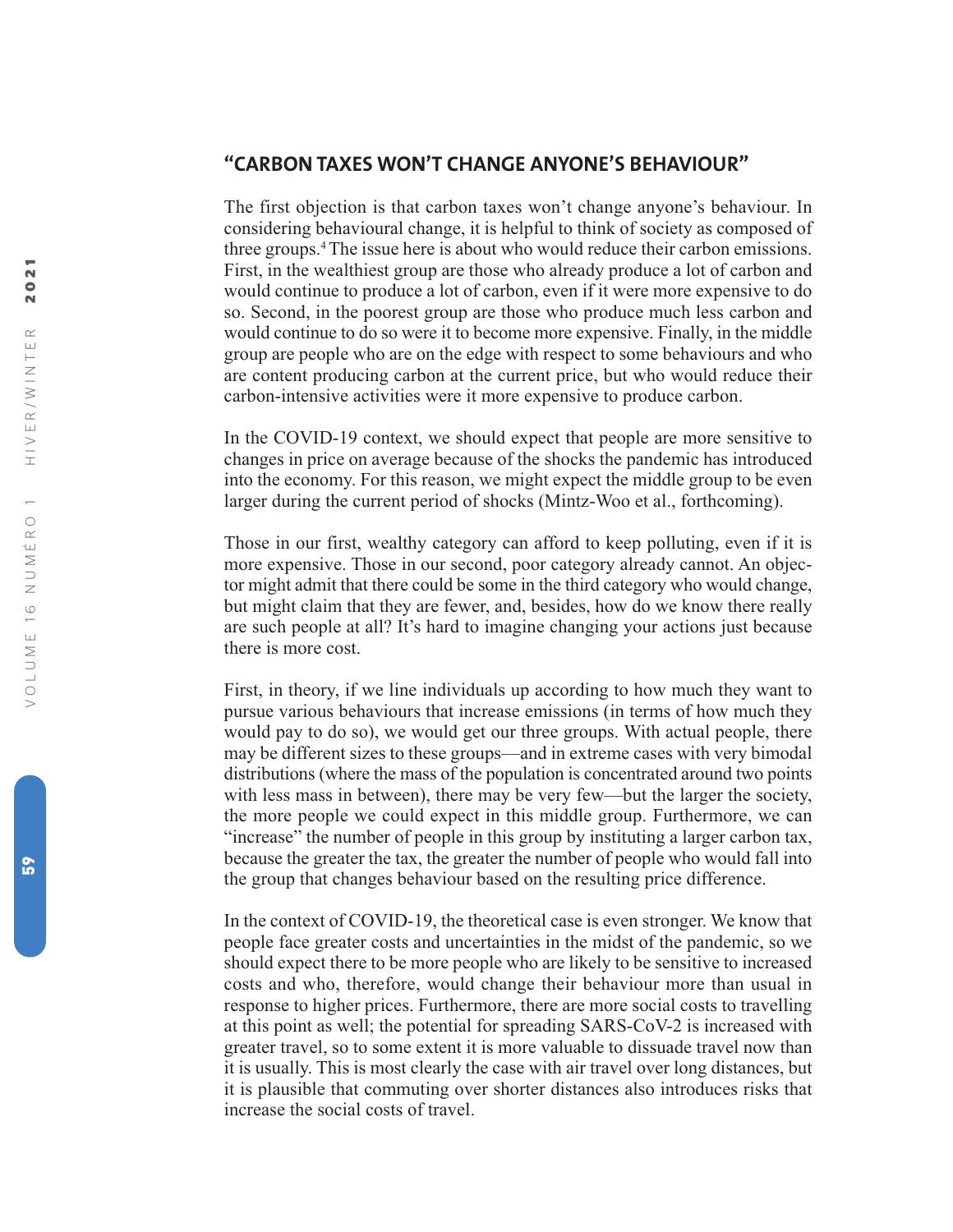Second, in practice, with respect to taxing other behaviours, we can see that taxing other social bads has affected their use. This is even the case with behaviours that are highly difficult to change—because, for instance, they are addictive, as in the case of cigarette smoking (e.g., Hu et al., 1995). One way to explain the counterintuitive nature of these behavioural changes is to appeal to what psychologists call "heuristic questions," or questions that are easier to answer in lieu of the target question. For instance, it is easy to answer a heuristic question like "Would I change my behaviour if it were more expensive to emit?" instead of the more complex question "How many people in society would change their emitting behaviour if it were more expensive?" which requires considering the diversity of costs and considerations that go into others' behaviour and their different means and needs. It's easy to answer that I would not change my behaviour and then assume that others are relevantly similar, when of course there are many relevant differences among people in society.

Third, in practice, with respect to carbon pricing globally, there is evidence that carbon pricing influences the amount of carbon that we emit. Rohan Best, Paul J. Burke, and Frank Jotzo use a database from the International Energy Agency covering about 96 percent of the global population in 2017 to see how countries with carbon prices, or with higher carbon prices, performed in terms of reducing the emissions growth from fuel combustion (2020). They find that having a carbon price is associated with a statistically significant 2 percent reduction in CO <sup>2</sup> emission growth and, moreover, that larger carbon prices are associated with greater reductions—an effective carbon tax increase of  $\epsilon$ 1/tonne of CO<sub>2</sub> is associated with a statistically significant  $0.2$  percent reduction in  $CO<sub>2</sub>$  emission growth, even when other relevant policies are accounted for. For instance, the authors control for feed-in tariffs (which pay directly for renewable energy) and renewable portfolio standards (which set a minimum percentage of the energy mix as coming from renewable sources). This line of research suggests that carbon prices help reduce emissions, and that higher carbon prices help more. Of course, these carbon prices are not all carbon taxes, so it makes sense to turn to evidence from a specific case of carbon taxes as well.

This brings us to the final point, in practice, about evidence from regions that have implemented carbon taxes in particular. The first general carbon tax introduced in North America, in the Canadian province of British Columbia, is worth considering. It started at C\$10/tonne of CO 2, which increased in C\$5/tonne of  $CO<sub>2</sub>$  increments annually until the tax finally reached C\$30/tonne of  $CO<sub>2</sub>$ . Although the tax has been successful in many respects (and is liked by British Columbians), the key here is about behaviour. A review of the scientific literature conducted by Brian C. Murray and Nicholas Rivers (2015) found that the carbon tax had decreased British Columbian emissions by an estimated 5-15 percent since its introduction, relative to the expected emissions trend. Notably, it had done so while not appearing to burden the province's economy (Hassler et al. (2016) come to similar conclusions about Sweden). These results support the claim that, in some of the earlier broad-based carbon tax policy cases, behavior related to  $CO<sub>2</sub>$  changed.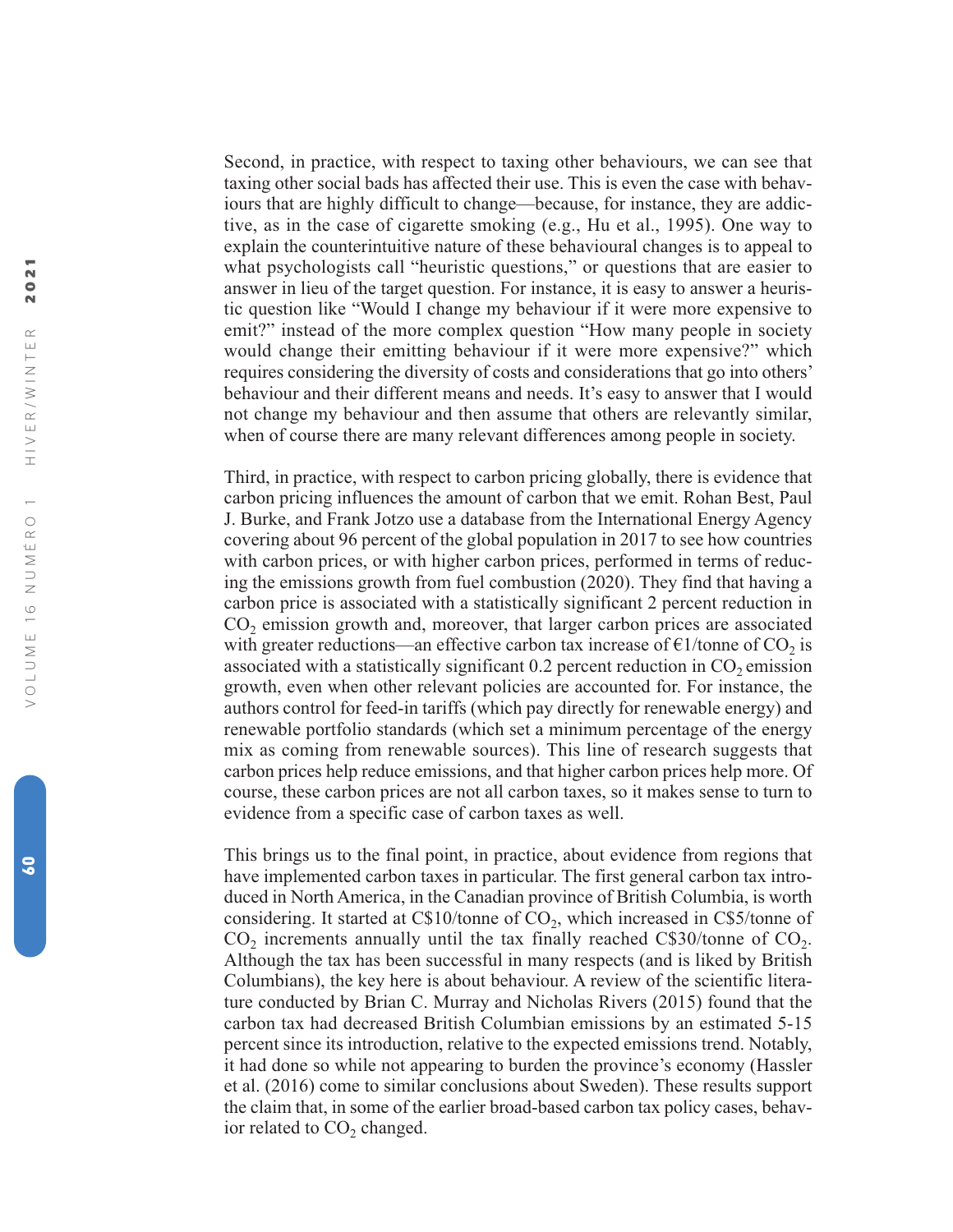All of these lines of evidence suggest that some in society change behaviour in response to carbon taxes (and other climate laws). However, another important response to the objection is that the goal of carbon taxes is not solely to shift behaviour away from carbon-intensive consumption. Both a moral point and a practical point can be added. With respect to morality, consider the people from our first group whose behaviour does not change and who simply pay the additional cost. One might think that the tax has failed with respect to these people. But no—the point is that the emissions associated with their actions are damaging to society, so they should face those consequences—that is, the estimated cost of those damages. The moral problem was that, before the carbon tax, these people were damaging society without paying for the damages. If they pay the estimated cost of the damages, then that is a morally different situation, and, intuitively, they do not owe society more than the estimated costs of those damages.

The practical point to add is that it is not the case that the only effect of a carbon tax is that some people shift their behaviour. The other major effect is that a carbon tax raises tax revenue for the government. This practical importance is not insignificant: the tax revenue can also be used for many purposes, such as investment in green technologies or infrastructure. As will be discussed in the next section, it can also be used to make the carbon tax more distributionally just.

## **"CARBON TAXES WILL INCREASE INEQUALITIES AND MAKE UNFAIR BURDENS"**

The second objection is that carbon taxes will increase inequalities and produce unfair burdens on society. In the context of COVID-19, we should be especially concerned about this; the crisis does not have equal effects on everyone—those who have fewer resources and more tentative jobs have been impacted more starkly. And consumers tend to think about the consumer side of taxes: namely, taxes make things cost more money. It is true that taxes on carbon are disproportionately borne by the poor; higher portions of their living costs are related to energy and these may be harder to avoid. For this reason, the objector is right to be concerned about increasing inequalities, especially in the context of COVID-19.

This is an important objection, but my answer is that tax money does not simply disappear and that we should recognize that post-tax income is distinct from post-tax-and-transfer income. In other words, after taxes have been paid, there are ways that the government can transfer that tax revenue, and some of these ways will reduce or remove inequalities. In many places, taxing carbon (which is usually regressive, as the objection rightly reflects) and then rebating that tax revenue in simple per capita rebates (that is, just dividing up the revenue by citizen and giving everyone an equal share) will be an overall progressive tax policy that puts more net money in the hands of the poorest half of society and takes away more net money from the wealthier half. It also has advantages of being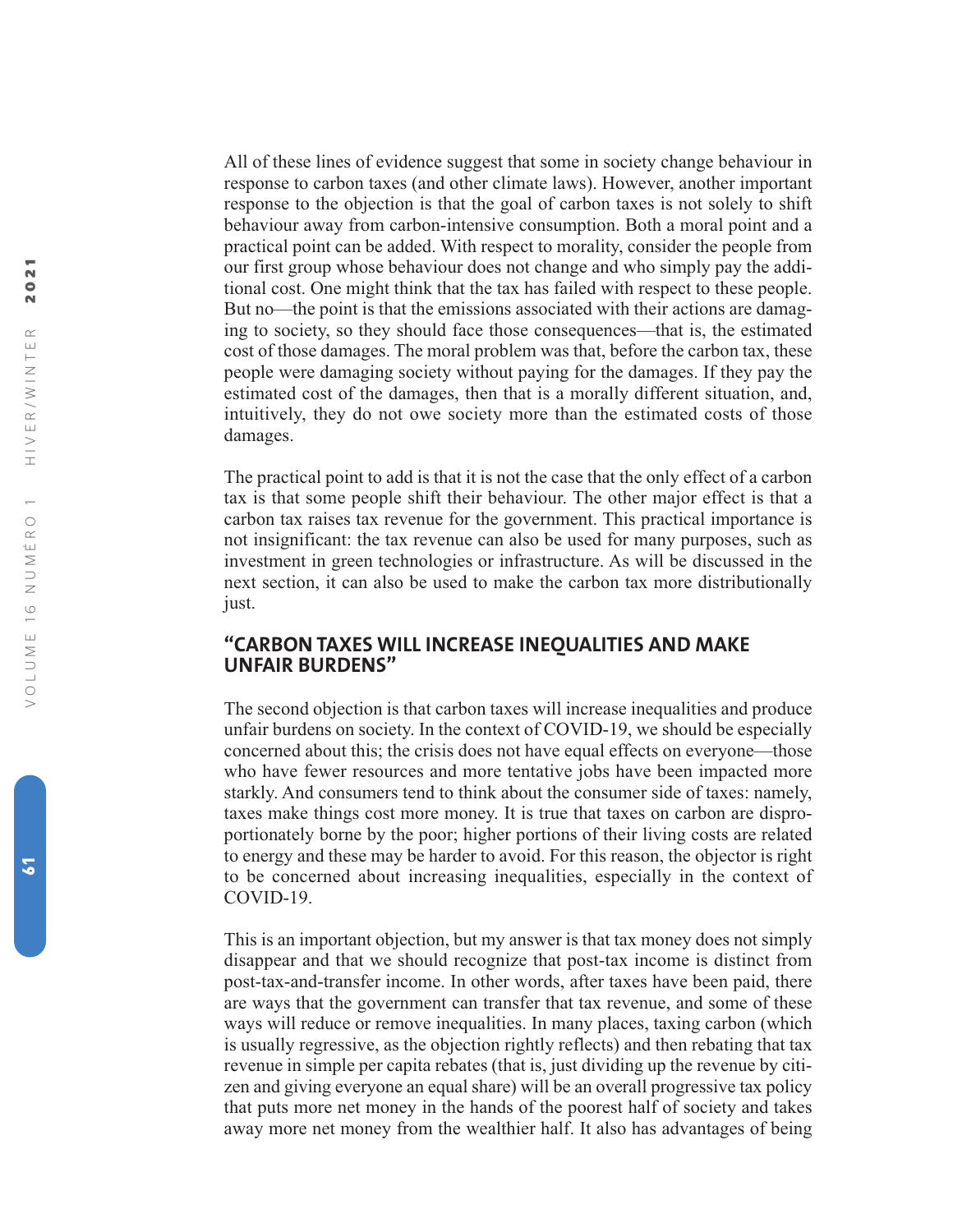an easy-to-implement way of using the revenues (Baranzini, 2017). In other words, in many places, you don't need to specially design the carbon tax to be progressive; if you just commit to dividing up the revenue generated evenly, the overall result ends up progressive.

Let us consider this objection a bit more carefully. One version of this worry is that the inequalities in society are exacerbated by carbon taxes. This worry can arise because, when thinking about taxes, we often focus on paying the taxes and not on what those tax revenues can be used for. When we focus only on the paying the taxes, it is (in many cases) true that the effect is regressive, meaning that proportionally greater payments are made by those who are poorer than by those who are wealthier.

But those revenues can be used in multiple ways, ranging from paying down debt and reducing corporate income taxes to reducing distortionary taxes like payroll taxes and, most importantly for our purposes, issuing equal per capita lump-sum rebates (i.e., cheques that divide the carbon tax equally amongst all taxpayers). For instance, a report from the Urban-Brookings Tax Policy Center found that, in the United States, that last, lump-sum option "would more than offset the carbon tax burden for low- and middle-income taxpayers but leave high-income families with a net tax increase" (Rosenberg et al., 2018). Since those with lower (and middle) incomes would end up ahead in net terms, and those with higher incomes would end up behind in net terms, the overall incidence of the tax with the rebate option would be progressive.

Therefore, it is possible to design a carbon tax that does not increase inequalities (and that, in fact, decreases inequalities). Of course, in the context of COVID-19, there is great need for governments to fund the kinds of safety-net measures that protect people, especially those in precarious economic or social circumstances. For this reason, using the tax revenues to pay for the deficits associated with this needed spending may also be more progressive during this crisis.

A second version of this worry comes from Lukas Tank, who argues that carbon pricing generates unfair burdens (2020). He points out that people like those in the first category, the very wealthy, will not change their behaviour (and the additional burden of the tax increase will not lower their welfare much). However, those in the less well-off, middle group will have their welfare lowered more due to the additional burden of the tax increase. This argument relies on the (plausible) assumption that welfare is not increased by a marginal dollar as much for the wealthy as for those less well-off.

However, even if we consider uniform carbon taxes, where what you pay for one more tonne of CO <sup>2</sup> does not depend on how wealthy you are or on how many tonnes you have already emitted, this objection insufficiently considers tax revenue possibilities. Again, it is possible for a carbon tax which is regressive with respect to post-tax income to be net progressive with respect to post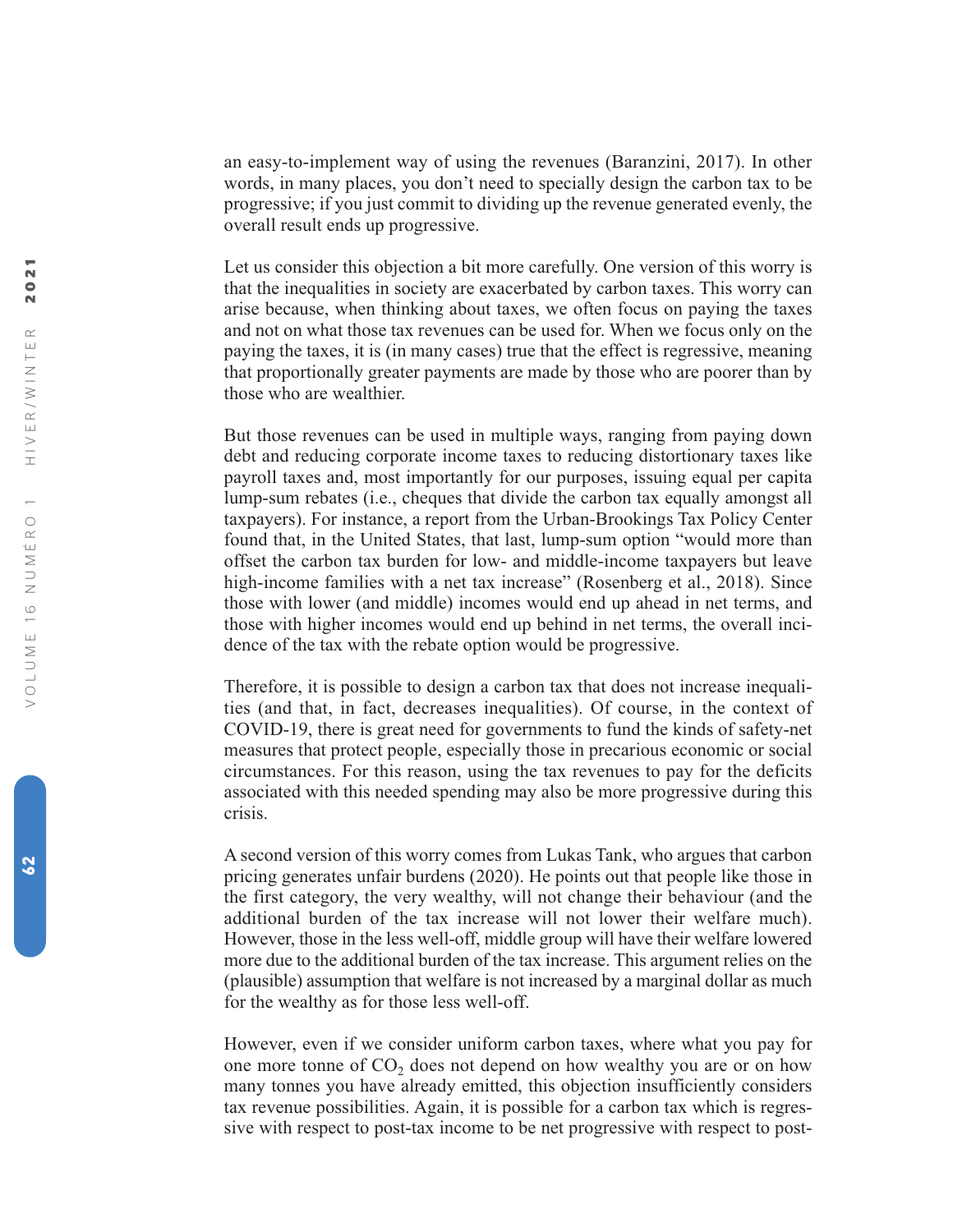tax-and-transfer income, especially if the carbon tax is designed with an equal per capita lump sum rebate mechanism. In other words, if everyone emits the same as they do today, it is progressive, but since each given individual's rebate is mostly independent of her own emissions (since the rebate comes from everyone's taxes), changing her emissions barely affects her rebate. However, every time she reduces her own emissions, the less tax she pays. So, everyone has an incentive to reduce their own emissions, and the poorest will in general benefit the most. Indeed, we can even make a stronger claim if we believe that the same amount of income will increase the welfare of those less well-off more than the welfare of those wealthier: the progressive outcomes not only mean resources are distributed more fairly but also that more welfare in generated in society.

In short, objectors who are worried that carbon taxes will increase inequality or introduce unfair burdens are right when they consider the carbon tax to be simply a cost to consumers. If they regard it as also a benefit to the government, there are ways the funds can be used to offset that regressivity. However, some think that there is something more fundamentally problematic about taxing carbon and some of these worries are discussed in the next section.

### **"CARBON TAXES ARE SUPERFLUOUS AND WHAT IS REALLY NEEDED IS FUNDAMENTAL, SYSTEMIC CHANGE"**

The final family of objections concerns political alternatives to carbon taxes. There are also many forms of such objections, but the focus here will be on two versions: that a focus on carbon taxes distracts from stronger legislation, such as legislation that prohibits certain types of activities (legislation sometimes called "command-and-control instruments"), and that a focus on carbon taxes distracts from fundamental, systemic changes, where these can include a variety of goals, but often fundamental changes in the economy, such as shifts away from capitalism.

First, we have the objection that carbon taxes are unneeded or redirect interest away from command-and-control legislation. This objection is well taken; some of the prominent advocates of carbon taxes say that introducing carbon taxes should come with reducing or removing legislation that already exists in order to increase public acceptance.

While I agree that it is important to consider whether a proposal takes away political or public oxygen from another proposal, there is nothing necessary about carbon taxes supplanting other policies. In fact, a carbon tax that was combined with other climate policies, like renewable portfolio standards (which require a certain percentage of renewable energy sources) or funding for green research and development, would create many synergies. It is not yet clear whether jurisdictions with carbon taxes have more or less capacity to introduce other green policies, but it is worth considering.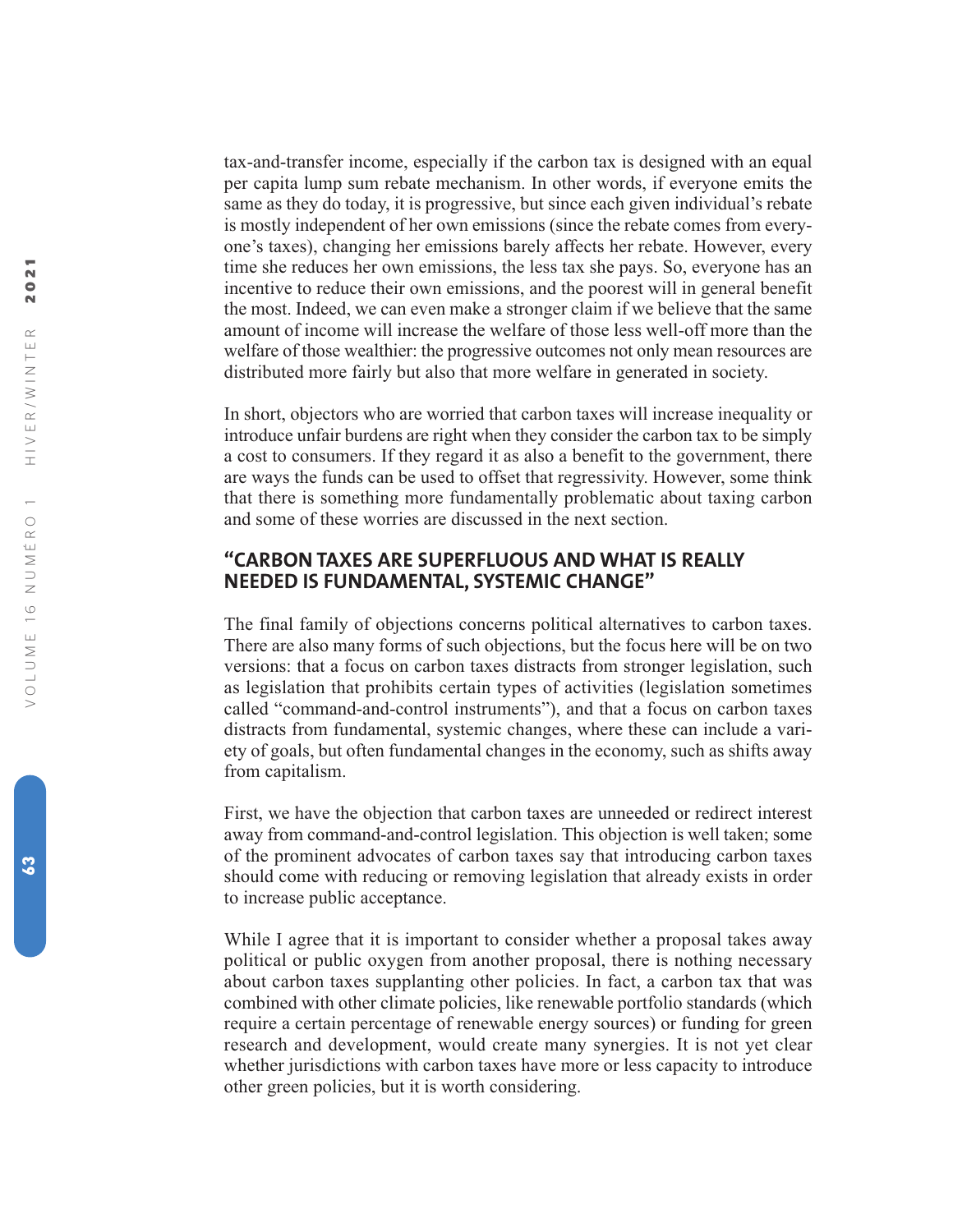Furthermore, many advocates of carbon prices would claim that the merits of carbon prices outweigh the merits of command-and-control legislation. This type of legislation is costly for the economy because it amounts to deciding which emissions should be reduced or, worse, to picking winners (in case a specific technology should be used). There is no guarantee that any particular agent, including the government, will reliably select the best technologies to encourage or the worst technologies to prohibit, especially when the technologies are new or are in development. In contrast, a carbon price automatically guides emitters to reduce their most carbon-intensive practices with whatever technologies are best placed to assist.

Second, we have the stronger claims for fundamental, systemic change. These include, but are not limited to, calls to disrupt capitalism and to institute new democratic or citizen-led governance structures. We see these in various political and activist movements, especially in new activist groups like Extinction Rebellion, a group of United Kingdom-based activists, which draws attention via large-scale actions like groups pretending to die in public places.

Of course, there is too little space here to respond properly to these claims, but again it is not necessary to entirely disagree. A first point to make is that some democratic governance structures, such as citizens' assemblies (as instituted in places like Ireland and British Columbia), can produce helpful advice that has the moral weight that comes from being recommended by fellow citizens (Howarth et al., 2020). However, it would take time to incorporate these governance structures more centrally into existing institutions.

This brings us to the second, and key, point: the response that "(fundamental) change takes time." Fundamental, systemic changes are, almost by definition, untested; therefore, they require time to iterate and improve. Since we have less experience of societies structured along different lines, and people have different ideas about what the ideal structure would look like, we can expect that there would be both disagreement about how to change society and a need to test or refine different changes. But these characteristics are unhelpful in the context of climate change; the challenge of reducing climate change is one of incredible urgency. The time it would to take to test and revise fundamental aspects of society, especially global capitalism, is time that we would lose for implementing policies that could reduce carbon today. Given the lag time for carbon to cycle through the system and its persistence in the atmosphere, that lost time would be consequential.

In making these claims, I am assuming that systemic change would substitute for climate change policies during the transition period. The assumption is that systemic change would be sufficiently socially demanding that it would not make it possible to simultaneously address our carbon usage during a transition. It is worth noting that this contrasts with my claims about a carbon tax. Although a carbon tax is a major policy, I deny that it need substitute for other conventional green policies. But if change takes time, and fundamental change prevents other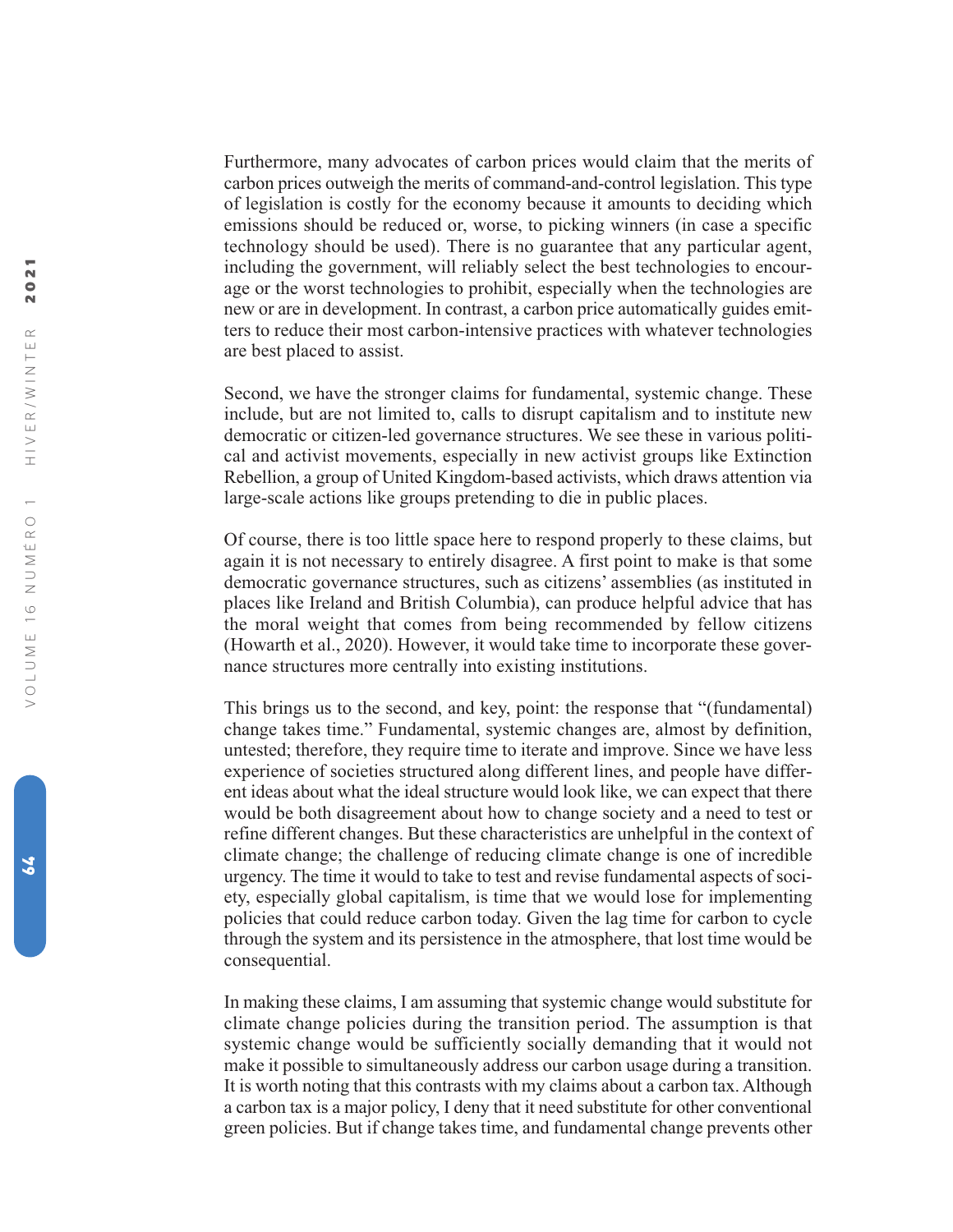simultaneous policies being enacted, then fundamental, systemic changes which may well be good ideas for any number of independent reasons—would prevent us from addressing climate change quickly enough.

#### **CONCLUSION**

COVID-19 demonstrates the potential fragility of societies without policies aimed at addressing future risks. Climate change is an even larger future risk, and, while we do have climate policies in place, it behooves us to consider more. Citizens have the opportunity to consider and demand policies that could help address climate change, such as carbon taxes, and the context of COVID-19 may be a crucial opportunity to do so. This essay is meant to address some of the most common objections to carbon taxes, since thoughtful debate about climate policies is needed in response to COVID-19 in order to build back better.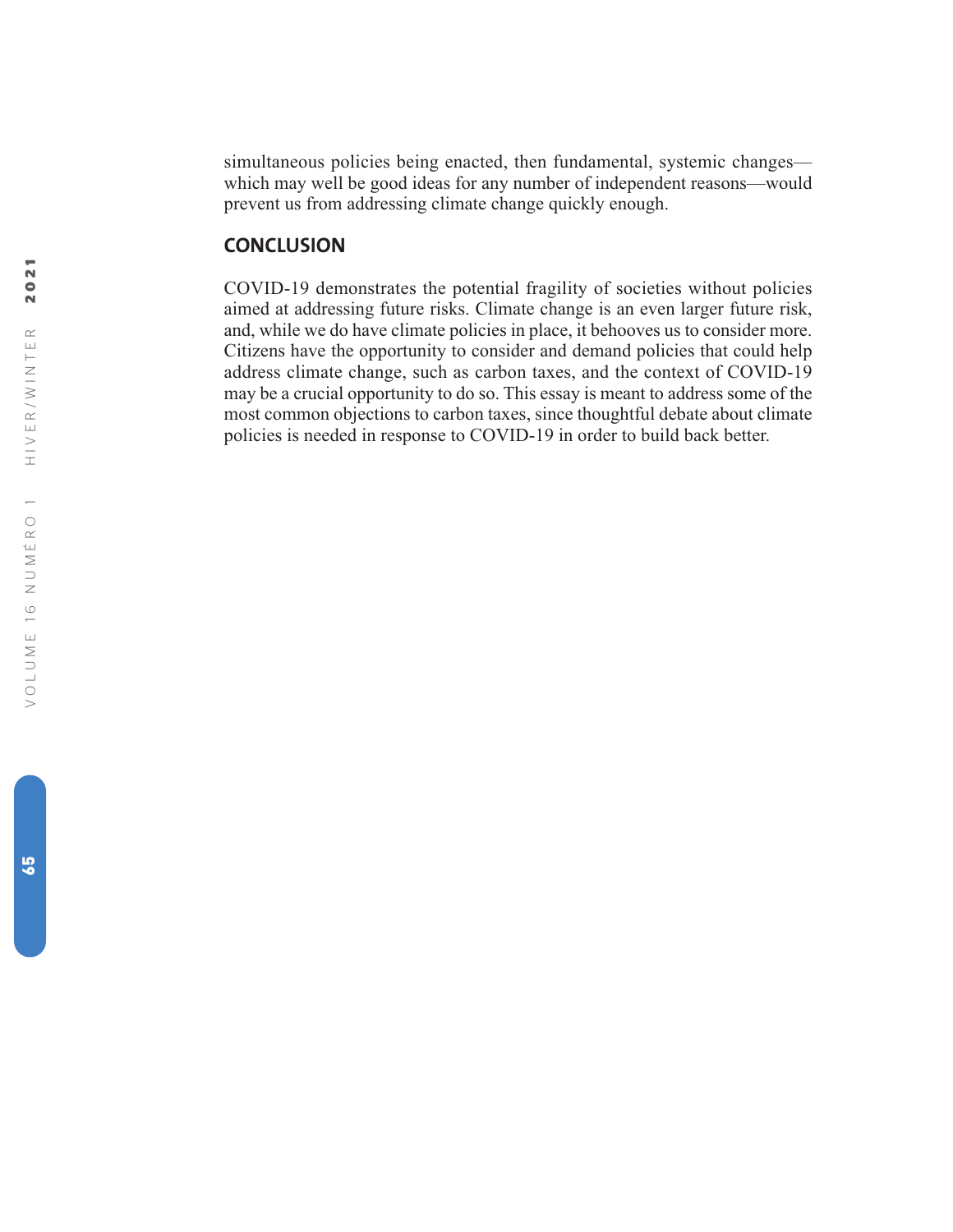### **NOTES**

- <sup>1</sup> The usual unit is a tonne of  $CO_2$ , which is a mixture of carbon and oxygen.<br><sup>2</sup> There are more regions where carbon prices have instead been implemented via cap-andtrade systems. These systems price carbon by setting a maximum permitted volume of emissions and then facilitating trading of those permits. Sometimes, carbon-pricing mechanisms are distinguished as "quantity-based" (cap-and-trade) or "price-based" (carbon-tax) policies. Some of the worries here have counterparts for quantity-based policies, but often price-based policies elicit stronger objections from the public, which justifies a focus on them. The other reason for focusing on carbon taxes as opposed to cap-and-trade is that the ethics of carbon taxes have been relatively neglected within the climate ethics literature, while cap-and-trade has been well covered (e.g., Page 2011 and citations therein).
- <sup>3</sup> It should be noted that the process of estimating those damages or the cost to society of an additional tonne of  $CO<sub>2</sub>$  comes with many moral complexities of its own, cf. Fleurbaey et al. 2019.
- <sup>4</sup> Technically, this means thinking of three groups classed by willingness to pay for carbonintensive products, but we can approximate that classification by ranking the population in terms of overall wealth.